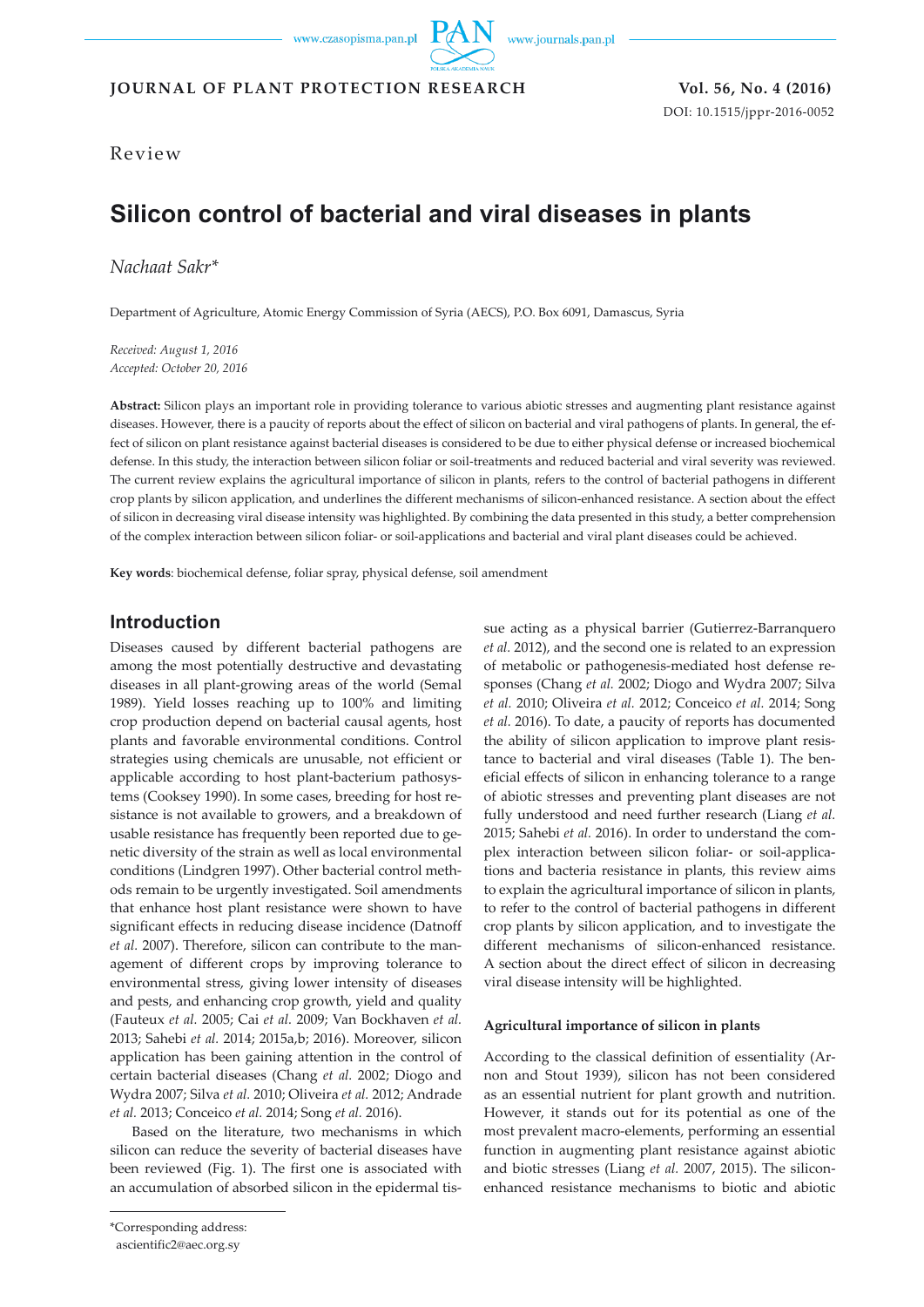



**Fig. 1.** Possible mechanisms of silicon enhanced resistance to bacterial pathogens

| Hosts         | Pathogens                                                      | References                                                      |
|---------------|----------------------------------------------------------------|-----------------------------------------------------------------|
| Rice          | Xanthomonas oryzae pv. oryza                                   | Chang et al. (2002); Xue et al. (2010); Song et al. (2016)      |
| Tomato        | Ralstonia solanacearum                                         | Diogo and Wydra (2007); Ayana et al. (2011)                     |
|               | Pseudomonas syringae pv. tomato                                | Andrade et al. (2013)                                           |
|               | X. euvesicatoria, X. vesicatoria, X. gardneri and X. perforans | Anjos <i>et al.</i> (2014)                                      |
| Melon         | Acidovorax citrulli                                            | Ferreira (2009); Conceico et al. (2014); Ferreira et al. (2015) |
| Passion fruit | X. axonopodis pv. passiflorae                                  | Brancaglione et al. (2009)                                      |
| Wheat         | X. translucens pv. undulosa                                    | Silva et al. (2010)                                             |
| Cotton        | X. citri subsp. malvacearum                                    | Oliveira et al. (2012)                                          |
| Mango         | P. syringae pv. syringae                                       | Gutierrez-Barranquero et al. (2012)                             |
| Sweet pepper  | R. solanacearum                                                | Alves <i>et al.</i> (2015)                                      |
| Tobacco       | Tobacco ringspot virus                                         | Zellner et al. (2011)                                           |
| Cucumber      | Cucumber mosaic virus                                          | Holz et al. (2014)                                              |
|               | Papaya ringspot virus                                          | Elsharkawy and Mousa (2015)                                     |

**Table 1.** Bacterial and viral diseases in affected crops on which the role of silicon in decreasing the incidence has been observed

stresses are misunderstood because of many intricacies surrounding silicon properties, absorption and efficiency (Liang *et al.* 2015).

Silicon is the second most abundant element in the earth's crust mass (27.70%). In soil solution, silicon occurs mainly as monosilicic acid  $(H<sub>4</sub>SiO<sub>4</sub>)$  at concentrations ranging from 0.1 to 0.6 mM. It is taken up by plant roots as noncharged monosilicic acid (Ma and Yamaji 2006), when the pH of the soil solution is below 9 (Ma and Takahashi 2002). After its uptake, monosilicic acid is polymerized into the form of silica gel or biogenetic opal as amorphous SiO<sub>2</sub>.nH<sub>2</sub>O in cell walls, intercellular spaces of root and leaf cells as well as in bracts (Mitani *et al.* 2005).

Applications of silicon treatments have many agricultural benefits including enhanced yield, growth and plant production, structure design (height, stature, root penetration into the soil, photosynthetic capacity, resistance to environment, and tolerance to frost) (Datnofft *et al.* 2007). Silicon reduced transpiration and augmented plant resistance to drought stress, salinity and metal toxicity, and increased enzyme activity (Datnofft *et al.* 2007). On the other hand, the suppressive effects of silicon on the intensity of fungal, bacterial and viral pathogens, and insect pest infestation have been widely reported in crops of great economic importance (Fauteux *et al.* 2005; Reynolds *et al.* 2009; Silva *et al.* 2010; Zellner *et al.* 2011; Van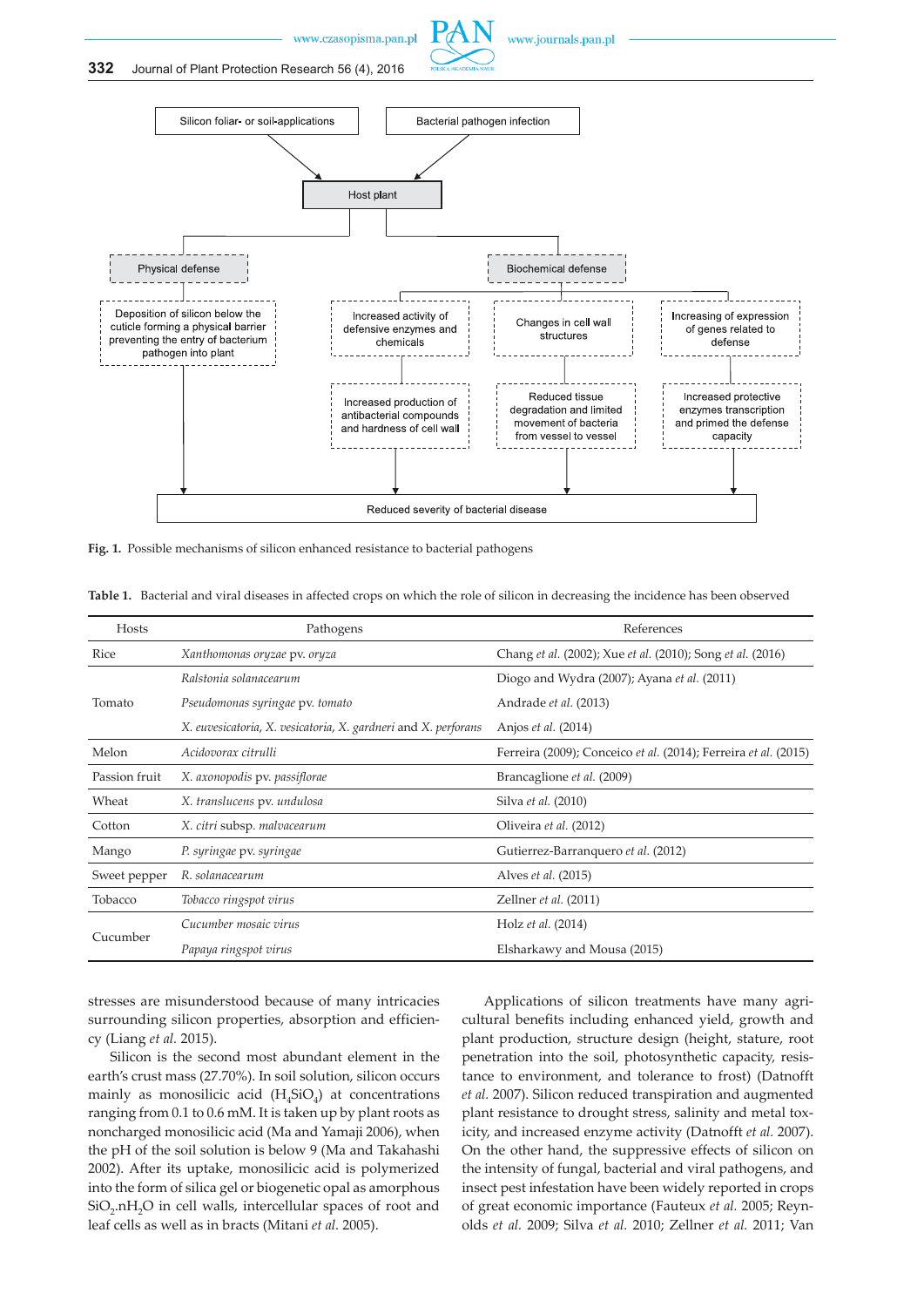**PAN** 

Bockhaven *et al.* 2013; Liang *et al.* 2015; Sakr 2016). Most importantly, silicon enhanced plant resistance against a multitude of stresses without the occurrence of resistance trade-offs and/or growth and yield penalties (Ma and Yamaji 2006; Epstein 2009; Liang *et al.* 2015).

Plant species and different genotypes of the same species differ significantly in their ability to absorb silicon. Also, silicon concentration in the soil and environmental conditions affect the ability of plant roots to absorb silicon (Epstein 1994, 1999, 2009). All terrestrial plants contain silicon in their tissues although its content varies considerably with the species, ranging from 0.1 to 10% silicon on a dry weight basis (Ma and Takahashi 2002). According to Ma and Yamaji's (2006) agricultural point of view, plants can be classified as silicon accumulators, silicon neutral or silicon-rejecters. In general, silicon uptake in graminaceous plants, such as wheat, oat, rye, barley, sorghum, maize, and sugarcane, is much higher than its uptake in dicotyledonous plants, such as tomatoes, beans, and other plant species (Epstein 1999; Ma and Yamaji 2006).

#### **Role of silicon in controlling bacterial pathogens**

A positive relationship between silicon and reduced severity of bacterial diseases has been reported in monocot and dicot host plants. Adding silicon fertilizers (solid and liquid) made plants more resistant to various bacterial pathogens. Solid calcium silicate (CaSiO<sub>3</sub>) fertilizers incorporate into the soil. Liquid potassium silicate  $(K_2SiO_3)$ or sodium silicates ( $Na<sub>2</sub>SiO<sub>3</sub>$ ) are applied as a soil drench or as a foliar spray (Datnofft *et al.* 2007).

It has been demonstrated that the elicitors (the biocompatible molecules and biological agents) combined with silicon can exhibit remarkable resistance against bacterial pathogens. For example, the chitosan (Kiirika *et al.* 2013) and the rhizobacteria strain *Bacillus pumilis* (Kurabachew and Wydra 2014) reduces the severity of bacterial wilt (*Ralstonia solanacearum*) on tomato, and the antagonistic yeasts *Rhodotorula aurantiaca*, *R. glutinis* and *Pichia anomala* decreases the intensity of bacterial blotch (*Acidovorax citrulli*) on melon (Conceico *et al.* 2014).

Silicon does not inhibit the growth of bacterial pathogens *in vitro*. For example, Ferreria (2009) observed that silicon solutions (0.25, 0.50, 1.50, or 3.00 g CaSiO<sub>2</sub>) did not affect *A. citrulli* growth *in vitro* (Ferreria 2009). Also, Ferreria *et al.* (2015) found that silicon did not affect *A. citrulli* directly. Oliveira *et al.* (2012) found that calcium silicate did not inhibit *Xanthomonas citri* subsp. *malvacearum* growth in culture medium at any of the tested silicon concentrations. However, a high pH of the silicon solution at rates of 0, 0.125, 0.25, 0.5 and 1 µl inhibited growth of *Pseudomonas syringae* pv. *tomato in vitro* (Andrade *et al.* 2013).

Regarding monocot host plants, Chang *et al.* (2002) treated four rice varieties with different degrees of resistance to bacterial blight (*Xanthomonas oryzae* pv. *oryza*) with silicon slag (0.2 to  $0.4 t \cdot ha^{-1}$ ) in the field, and they found that silicon application reduced significantly the length of the lesions by 5 to 22%. The severity index of *X. oryzae* pv. *oryza* in infected rice plants treated with silicon was decreased by 11.83–52.12% compared to the control (Xue *et al.* 2010). Moreover, Song *et al.* (2016) found that the bacterial blight severity was 24.3% lower in the silicon-amended plants than in the non-siliconamended plants. In the pathosystem of *Xanthomonas translucens* pv. *undulosa* and wheat plants, Silva *et al.*  (2010) studied the resistance of plant to bacterial streak and observed a reduction of 50.2% in the chlorotic leaf area when  $0.3$  g  $\cdot$  kg<sup>-1</sup> of wollastonite (silicon source) was added to the soil.

As dicot host plants, Diogo and Wydra (2007) treated tomato genotypes with potassium silicate solution  $(K<sub>2</sub>SiO<sub>2</sub>)$  at the rate of 1 g  $\cdot$  l<sup>-1</sup> substrate against bacterial wilt (*R. solanacearum*), and they observed that the disease incidence was reduced by 38.1% and 100% in moderately resistant tomato and the resistant genotype grown under growth chamber conditions. In a field study, Ayana *et al.* (2011) reported that silicon fertilizer at a rate of 15 kg per 100 m2 significantly reduced the mean wilt incidence caused by *R. solanacearum*. Silicon fertilizer as a soil amendment has been recommended under field conditions to augment resistance in moderately resistant cultivars where bacterial wilt disease problems prevail (Ayana *et al.* 2011). Potassium silicate at concentrations of 40 and  $50 \text{ g} \cdot \text{ l}^{-1}$  reduced tomato bacterial leaf spot disease caused by *Xanthomonas* spp. (Anjos *et al.* 2014). For bacterial wilt (*R. solanacearum*) of sweet pepper, Alves *et al.* (2015) found that 2.95 g silicon  $\cdot$  kg<sup>-1</sup> substrate increased the latent period (33.6%) and reduced the disease index (98%) and area under the disease progress curve (AUDPC) (93.7%) in comparison to the control. To study *A. citrulli* and melon plants, Ferreira (2009) treated plants with different doses of calcium silicate for the control of bacterial blotch (*A. citrulli*). The application of 3.0 g of  $SiO_2 \cdot kg^{-1}$  of soil significantly reduced the disease index and the AUDPC and increased the incubation period. Also, Conceico *et al.*  (2014) found that the incorporation of 1.41 g Si · kg<sup>-1</sup> (calcium silicate) into the substrate and foliar spraying with 17 mM Si (potassium silicate) reduced severity of bacterial blotch and AUDCP compared to the control, and protected melon plants from infection by *A. citrulli* for 29 days. Also, Ferreira *et al.* (2015) found that the incorporation of 1.41 g Si · kg−1 into the soil reduced incidence (50%), the disease index (89%), and AUDPC (85%) and increased the incubation period (192%) in comparison to the control, and protected melon plants from infection by *A. citrulli* for 20 days. The severity of bacterial spot (*Xanthomonas axonopodis* pv. *passiflorae*) of passion fruit was reduced by silicate clay at concentrations between 1 and 2% by 70% (Brancaglione *et al.* 2009). The application of potassium silicate at a concentration of 1.50 g of  $SiO_2 \cdot kg^{-1}$ of soil decreased the severity of angular leaf spot (54.9%) in cotton plants previously inoculated with *X. citri* subsp. *malvacearum* (Oliveira *et al.* 2012). In the pathosystem of *P. syringae* pv. *syringae* and mango plants, Gutierrez-Barranquero *et al.* (2012) found that tress treated with silicon gel showed significantly fewer necrotic buds and leaves. Andrade *et al.* (2013) found that the symptoms of bacterial speck (*P. syringae* pv. *tomato*) were reduced when tomato plants were sprayed with silicon at concentration of  $2$  ml  $\cdot$  l<sup>-1</sup>.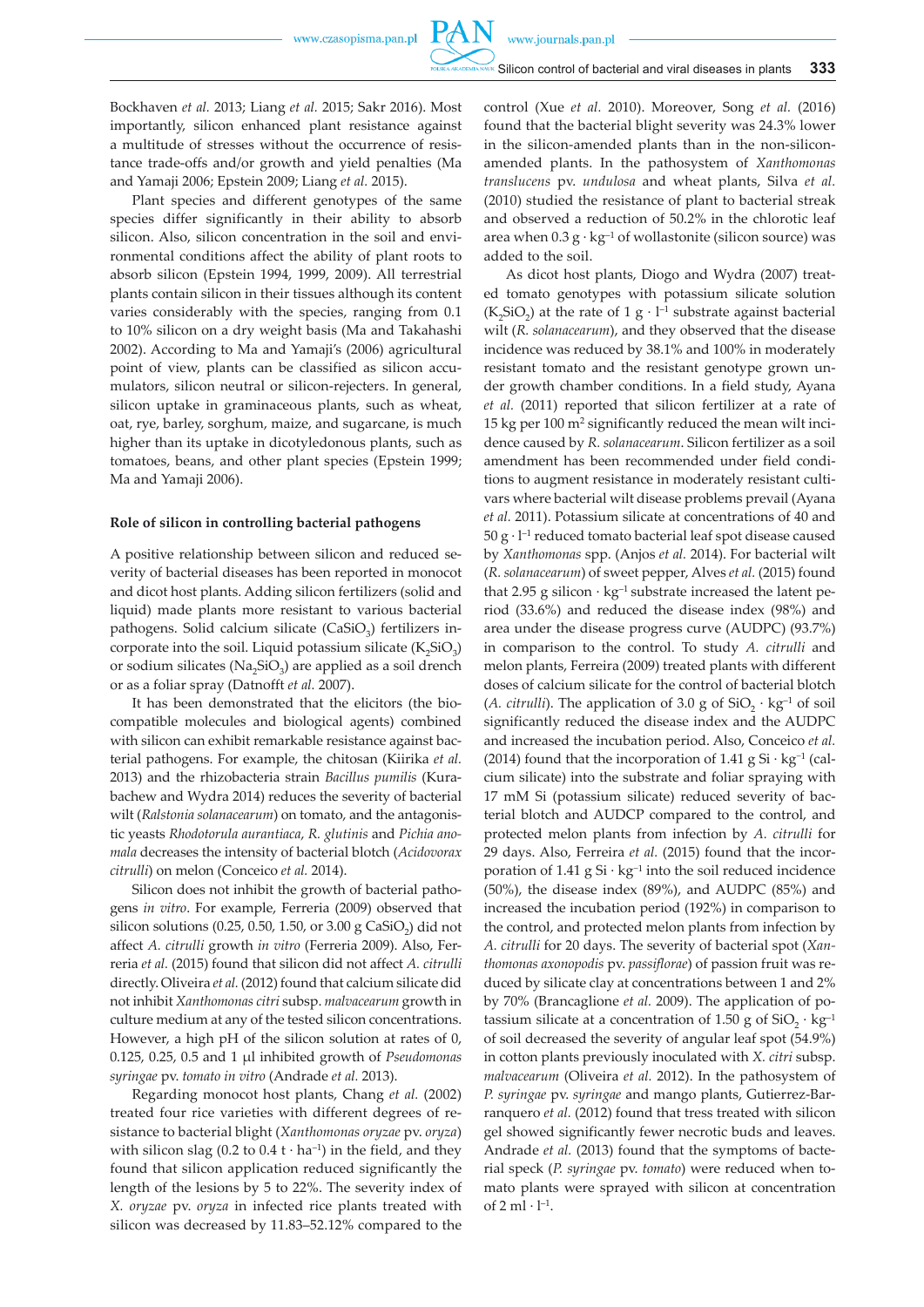## **Mechanisms of silicon enhanced resistance**

The effect of silicon on the control of plant bacterial diseases, its mode of action, its properties, and its spectrum of efficacy in several pathosystems require more research both under farm conditions and as tissue culture (Sahebi *et al.* 2014, 2015a,b, 2016). Generally, the effect of silicon on plant resistance to bacterial pathogens is considered to be due to either a deposition of silicon on cell walls acting as a physical barrier making bacteria penetration difficult when soil amendment is applied, or biochemical changes related to plant defenses when a foliar spray or soil amendment is applied (Fig. 1).

Although foliar-applied silicon is effective in reducing bacterial blotch on melon and bacterial speck and bacterial leaf spot on tomato, applying silicon to the roots is more effective in decreasing several bacterial diseases (bacterial blight and bacterial streak on rice, bacterial streak on wheat, bacterial wilt on tomato and sweet pepper, bacterial spot on passion fruit, and bacterial blotch on melon) because it increases the plant's defense responses to both foliar and root infections.

#### *Physical defense*

In a study on of *P. syringae* pv. *syringae* and mango plants, silicon gel failed to reduce the bacterial populations on plant tissues, but it reduced disease levels, suggesting a non-bactericidal mode of action of this compound (Gutierrez-Barranquero *et al*. 2012). These authors proposed that the accumulation of absorbed silicon in the epidermal tissue forms a physical barrier preventing the entry of *P. syringae* pv. *syringae* into mango plants.

#### *Biochemical defense*

Soluble silicon in plant tissue may be associated with an increase in resistance to bacterial pathogens (Chang *et al.* 2002; Diogo and Wydra 2007; Silva *et al.* 2010; Ghareeb *et al.* 2011; Oliveira *et al.* 2012; Conceico *et al.* 2014; Song *et al.* 2016). In this model, the augmentation of resistance was due to (1) increased activity of defensive enzymes and chemicals, (2) changes in cell wall structures, and (3) increased expression of genes related to defense. Studies demonstrating the suppressive effect of silicon on bacterial pathogens make it evident that the role of increased plant defense response was more important than physical defense.

Chang *et al.* (2002) found that the decreased soluble sugar content in rice leaves applied with silicon increased field resistance to bacterial blight (*X. oryzae* pv. *oryza*). Enhanced *β*-1,3-glucanase, exochitinase and endochitinase activities in rice plants supplied with silicon decreased the intensity of *X. oryzae* pv. *oryza* (Xue *et al.* 2010). Song *et al.* (2016) found that the total concentrations of soluble phenolics and lignin, and activities of polyphenoloxidase and phenylalanine ammonia-lyase in rice leaves were higher in the plants treated with silicon. Among molecular features associated with reduction in bacterial blight symptoms in rice plants treated with silicon, silicon increased phenylalanine ammonia-lyase *Pal* transcription,

**PAN** 

and inhibited catalase *CatA* expression in the earlier and later stages of bacterial inoculation, respectively (Song *et al.* 2016). In the pathosystem of *R. solanacearum* and tomato plants, Diogo and Wydra (2007) observed that silicon induced changes in the pectic polysaccharide structure in the cell walls of tomato plants after infection with *R. solanacearum*. Changes in cell wall structure may strengthen the pit membranes of the xylem vessels and the cell walls of parenchyma cells, reduce tissue degradation, limit movement of bacteria from vessel to vessel, and consequently decrease the severity of bacterial wilt on tomato (Diogo and Wydra 2007). Among molecular features associated with reduction in bacterial wilt severity in silicon-amended tomato plants, Ghareeb *et al.* (2011) found that silicon primed the defense capacity of the plant by changes in gene expression. A major role of the jasmonic acid/ethylene (JA/ET) signaling pathway, mediated by a cross-talk between reactive oxygen reaction (ROS), ET and JA signaling is involved in tomato defense capacity to *R. solanacearum* (Ghareeb *et al.* 2011). Alves *et al.* (2015) observed that the enhanced concentrations of total protein, catalase, ascorbate peroxidase, and chitinase decreased the severity of *R. solanacearum* on sweet pepper plants treated with calcium silicate. Increased chitinase activity and tissue lignification, and probably peroxidase activity with the highest concentration of the total soluble phenolics and lignin-thioglycolic acid derivatives in silicontreated wheat plants decreased the severity of leaf streak (Silva *et al.* 2010). In the pathosystem of *X. citri* subsp. *malvacearum* and cotton plants, Oliveira *et al.* (2012) found that decreased levels of angular leaf spot in plants treated with silicon were due to enhanced accumulation of soluble proteins, superoxide dismutase, ascorbate peroxidase, guaiacol-peroxidase, phenylalanine ammonia-lyase and  $\beta$ -1,3-glucanase, and reduced levels of  $H_2O_2$ . Possible cell wall lignification processes due to silicon gel application to mango plants reduced levels of bacterial apical necrosis caused by *P. syringae* pv. *syringae* (Gutierrez- -Barranquero *et al.* 2012). Higher levels of polyphenol oxidase and ascorbate peroxidase in melon plants supplied with silicon decreased the severity of bacterial blotch by *A. citrulli* (Conceico *et al.* 2014).

#### **Role of silicon in controlling viral pathogens**

Up to now, the role of silicon in relation to viral pathogens has been attracting little attention. Zellner *et al.*  (2011) found that the majority of tobacco plants treated with 0.1 mM K<sub>2</sub>SiO<sub>2</sub> did not exhibit levels of systemic *Tobacco ringspot virus* symptoms to the same extent as the controls, and plants grown in elevated levels of silicon showed a delay in *Tobacco ringspot virus* systemic symptom formation. Zellner *et al.* (2011) noticed that the foliar accumulation of silicon may be part of a defense response in tobacco to *Tobacco ringspot virus*. Silicon supplementation in cucumber plants infected with *Cucumber mosaic virus* caused a shift in gene expression (Holz *et al.* 2014). Elsharkawy and Mousa (2015) found that silicon application to cucumber plants significantly reduced the severity of *Papaya ring spot virus* and its accumulation in leaves. The expression of the majority of various pathogen-re-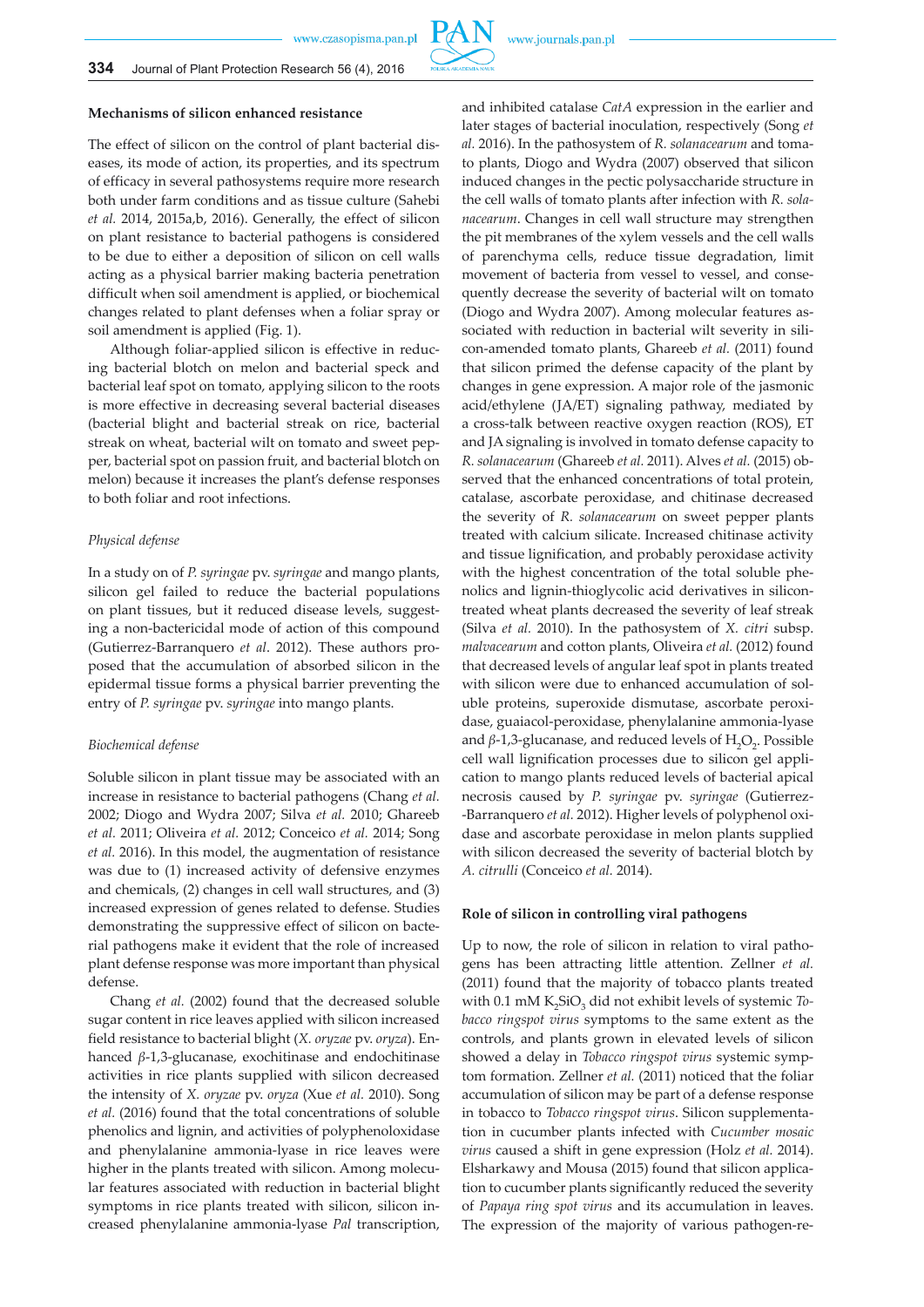

lated genes was meditated by silicon treatment. On the other hand, silicon was shown to increase viral incidence in tobacco infected with *Belladonna mottle virus* (Bengsch *et al.* 1989), and elevated levels of silicon did not alter *Tobacco mosaic virus* symptoms (Zellner *et al.* 2011). Data presented in this section suggested that the silicon effect may be virus-specific.

# **Conclusions**

Supplying silicon to plants ideally fits in with environmental friendly strategies for sustainable crop production. In spite of a paucity of reports about the ability of silicon application to suppress bacterial and viral pathogens, economically important bacterial and viral diseases in wheat, rice, tomato, cucumber, tobacco, and melon are efficiently controlled by silicon treatments. The role of increasing plant defense response is more important than a physical barrier to bacterial pathogens. However, its effect in enhancing plant resistance against bacterial pathogens is not limited to silicon accumulators, and has been described in silicon neutral plants. Silicon does not seem to directly affect bacterial pathogens and therefore exerts no selective pressure. Silicon specifically reduces viral symptomatic area and delays systemic symptom formation. Recent progress in understanding the biological role of silicon in plants will be helpful in increasing crop yield and enhancing bacterial and viral pathogen resistance.

## **Acknowledgements**

I would like to thank Professor Ibrahim Othman, Director General of Atomic Energy Commission of Syria and Professor Fawaz Kurdali the Head of the Agriculture Department for their support of this research.

# **References**

- Alves A.O., Santos M.M.B., Souza L.J.N., Souza E.B., Mariano R.L.R. 2015. Use of silicon for reducing the severity of bacterial wilt of sweet pepper. Journal of Plant Pathology 97 (3): 419–429.
- Andrade C.C.L., Resende R.S., Rodrigues F.A., Ferraz H.G.M., Moreira W.R., Oliveira J.R., Mariano RLR. 2013. Silicon reduces bacterial speck development on tomato leaves. Tropical Plant Pathology 38 (5): 436–442.
- Anjos T.V., Tebaldi N.D., Mota L.C.B.M., Coelho L. 2014. Silicate sources for the control of tomato bacterial spot (*Xanthomonas* spp.). Summa Phytopathologica 40 (4): 365–367.
- Arnon D.I., Stout P.R. 1939. The essenciality of certain elements in minute quantity for plants with special reference to copper. Plant Physiology 14 (2): 371–375.
- Ayana G., Fininsa C., Ahmed S., Wydra K. 2011. Effects of soil amendment on bacterial wilt caused by *Ralstonia solanacerum* and tomato yields in Ethiopia. Journal of Plant Protection Research 51 (1): 72–73.
- Bengsch E., Korte F., Polster J., Schwenk M., Zinkernagel V. 1989. Reduction in symptom expression of *Belladonna mottle virus* infection on tobacco plants by boron supply and the antagonistic action of silicon. Zeitschrift für Naturforschung C 44 (9–10): 777–780.
- Brancaglione P., Sampaio A.C., Fischer I., Almeida A.M., Fumis T.F. 2009. Analysis of the efficiency of controlling silicate clay *Xanthomonas axonopodis* pv. *passiflorae in vitro* and in seedlings of yellow passion fruit contaminated. Revista Brasileira de Fruticultura 31 (3): 718–724.
- Cai K., Gao D., Chen J., Shiming L. 2009. Probing the mechanisms of silicon-mediated pathogen resistance. Plant Signaling and Behavior 4 (1): 1–3.
- Chang S.J., Tzeng D.D.S., Li C.C. 2002. Effect of silicon nutrient on bacterial blight resistance of rice (*Oryza sativa* L.). p. 31–33. In: Proceedings of the Second Silicon in Agriculture Conference, Tsuruoka, Yamagata, Japan, 22–26 August 2002.
- Conceicao C.S., Felix K.C.S., Mariano R.L.R., Medeiros E.V., Souza E.B. 2014. Combined effect of yeast and silicon on the control of bacterial fruit blotch in melon. Scientia Horticulturae 174 (1): 164–170.
- Cooksey D.A. 1990. Genetics of bactericide resistance in plant pathogenic bacteria. Annual Review of Phytopathology 28 (1): 201–219.
- Datnoff L.E., Elmer W.H., Huber D.M. 2007. Mineral Nutrition and Plant Disease. The American Phytopathological Society Press, St. Paul, MN, USA, 278 pp.
- Diogo R.V.C., Wydra K. 2007. Silicon-induced basal resistance in tomato against *Ralstonia solanacearum* is related to modification of pectic cell wall polysaccharide structure. Physiological and Molecular Plant Pathology 70 (4–6): 120–129.
- Elsharkawy M.M., Mousa K.M. 2015. Induction of systemic resistance against *Papaya ring spot virus* (PRSV) and its vector *Myzus persicae* by *Penicillium simplicissimum* GP17-2 and silica (SiO<sub>2</sub>) nanopowder. International Journal of Pest Management 61 (4): 353–358.
- Epstein E. 1994. The anomaly of silicon in plant biology. Proceedings of the National Academy of Sciences of the United States of America 91 (1): 11–17.
- Epstein E. 1999. Silicon. Annual Review of Plant Physiology and Plant Molecular Biology 50: 641–664.
- Epstein E. 2009. Silicon: its manifold roles in plants. Annals of Applied Biology 155 (2): 155–160.
- Fauteux F., Remus-Borel W., Menzies J.G., Belanger R.R. 2005. Silicon and plant disease resistance against pathogenic fungi. FEMS Microbiology Letters 249 (1): 1–6.
- Ferreira H.A. 2009. Silício no controle da mancha-aquosa em meloeiro (*Cucumis melo* L.) [Silicon in the control of bacteria fruit blotch in melon (*Cucumis melo* L.)]. Ph.D. thesis, Departamento de Agronomia, Universidade Federal Rural de Pernambuco, Recife, Brasil, 82 pp.
- Ferreira H.A., do Nascimento C.W.A., Datnoff L.E., de Sousa Nunes G.H., Preston W., de Souza E.B., de Lima Ramos Mariano R. 2015. Effects of silicon on resistance to bacterial fruit blotch and growth of melon. Crop Protection 78: 277–283.
- Ghareeb H., Bozso Z., Ott P.G., Repenning C., Stahl F., Wydra K. 2011. Transcriptome of silicon-induced resistance against *Ralstonia solanacearum* in the silicon non-accumulator tomato implicates priming effect. Physiological and Molecular Plant Pathology 75 (3): 83–89.
- Gutierrez-Barranquero J.A., Arrebola E., Bonilla N., Sarmiento D., Cazorla F.M., de Vicente A. 2012. Environmentally friendly treatment alternatives to Bordeaux mixture for controlling bacterial apical necrosis (BAN) of mango. Plant Pathology 61 (4): 665–676.